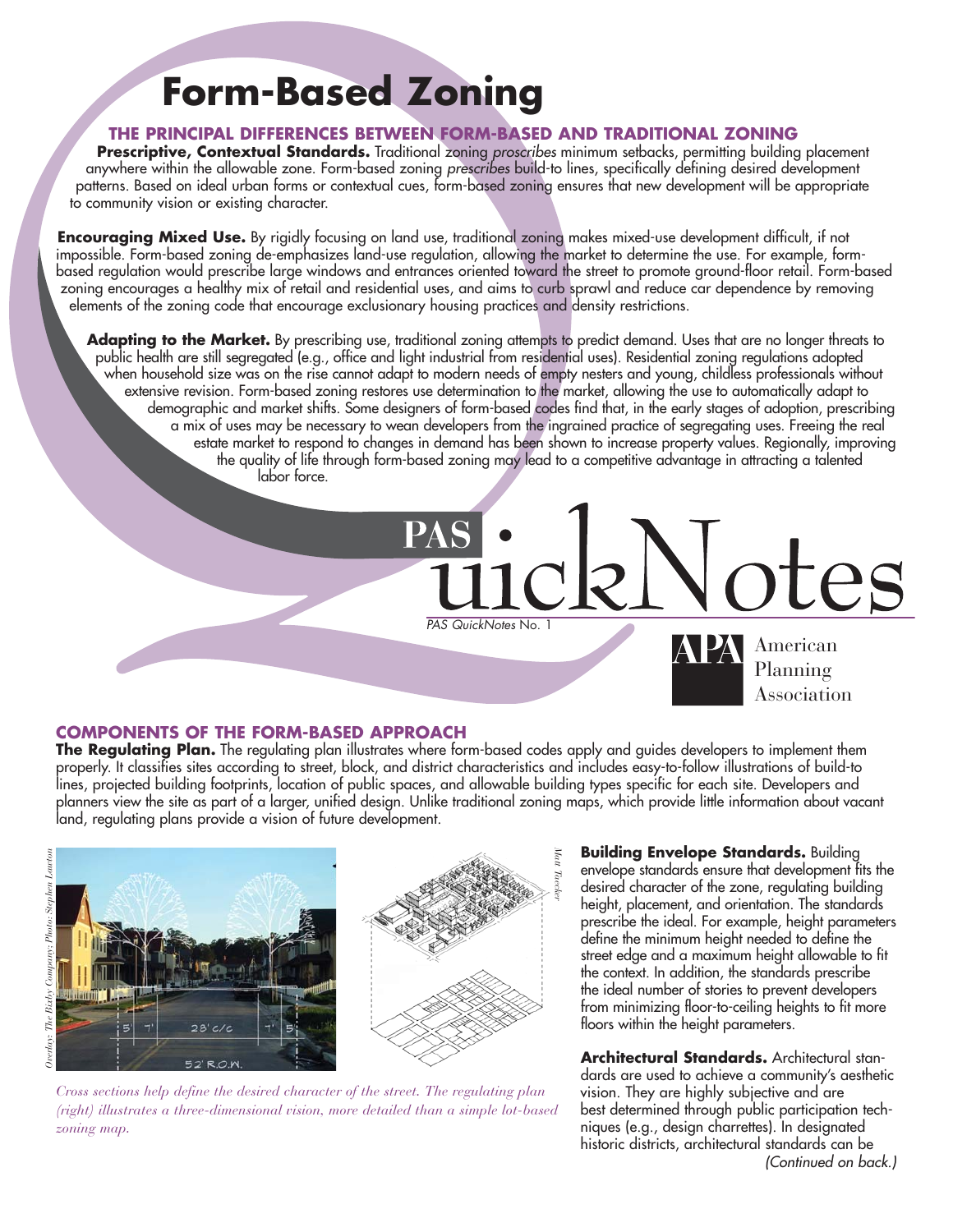highly regulatory, governing building scale, architectural features, building materials (e.g., siding for housing) and even construction techniques. They are not a requirement in form-based codes.

**Street Standards.** Street standards share the same objective as architectural standards, but instead apply to hardscape and landscape materials, including tree species and paving type. They are key to developing a coherent streetscape and a connection to public space. Although street standards vary in specificity, they are more prescriptive than architectural standards and are an essential component of form-based codes.

#### **APPLICATION OF FORM-BASED ZONING**

**Form-Based Coding.** This technique provides detailed prescriptions of physical form in a well-illustrated, clear plan. The clarity and prescriptive nature of the plan allows developers to avoid the long, unpredictable review processes common to traditional zoning. Form-based coding often is implemented through a "parallel" approach where new codes



*The live-work unit is a popular housing alternative for home-based entrepreneurs.*

are applied as an option to existing codes. Incentives for using the form-based option, including expedited permitting processes and tax breaks, can enhance its appeal to developers and lead to implementation. Developers and architects praise the clarity of a form-based code and the more predictable, streamlined review process. Also, citizens value the opportunity to shape their communities through public design charrettes. Still, adoption and implementation of form-based codes requires considerable political will to overcome skepticism among politicians and creditors.

**Form District Zoning.** This technique defines districts according to distinguishable development patterns or desired formal



*The diversity of paving and plantings create a vibrant pedestrian experience.*

characteristics, such as building form and orientation, street grid, and streetscape. This approach can apply to an entire region or specific districts within a city or region with common characteristics (e.g., architectural style or proximity to transit stations). Current applications of form district zoning use a two-tiered approach to incorporate

existing zoning regulation. The form districts regulate physical form and design while existing zoning districts regulate use.

Form district zoning respects and adheres to the diversity of existing patterns while providing developers a more flexible and predictable development process. Developers praise its ability to promote context-sensitive design while not being overly restrictive. The two-tiered approach is a politically feasible way to rezone an entire region. As form district zoning becomes more established, it may merge with elements of use-based zoning, creating a hybrid option. Franz Heitzer ■

#### **Examples of Form-Based Codes**

Arlington, Virginia, Columbia Pike Special Revitalization District From-Based Code, www.co.arlington.va.us/forums/columbia/current Austin, Texas, Traditional Neighborhood District Ordinance, www.ci.austin.tx.us/development/ldc1.htm Columbus, Ohio, Traditional Neighborhood Development Article, www.columbusinfobase.org/eleclib/elechome.htm Gainsville, Florida, Land Development Code, Traditional City Neighborhood Development, comdev.cityofgainesville.org

PAS QuickNotes *is a publication of the American Planning Association's Planning Advisory Service (PAS). Copyright © October 2004. PAS subscribers may find more information, including a PowerPoint presentation, on the PAS web pages, www.planning.org/PAS. Each issue of* PAS QuickNotes *also includes a list of references with additional information on each topic. To learn more about PAS, click on the website address above; subscriptions start at \$435. American Planning Association staff: W. Paul Farmer, AICP, Executive Director; William R. Klein, AICP, Director of Research; Michael Davidson and Jim Hecimovich,* PAS QuickNotes *editors; Susan Deegan, Graphic Designer.*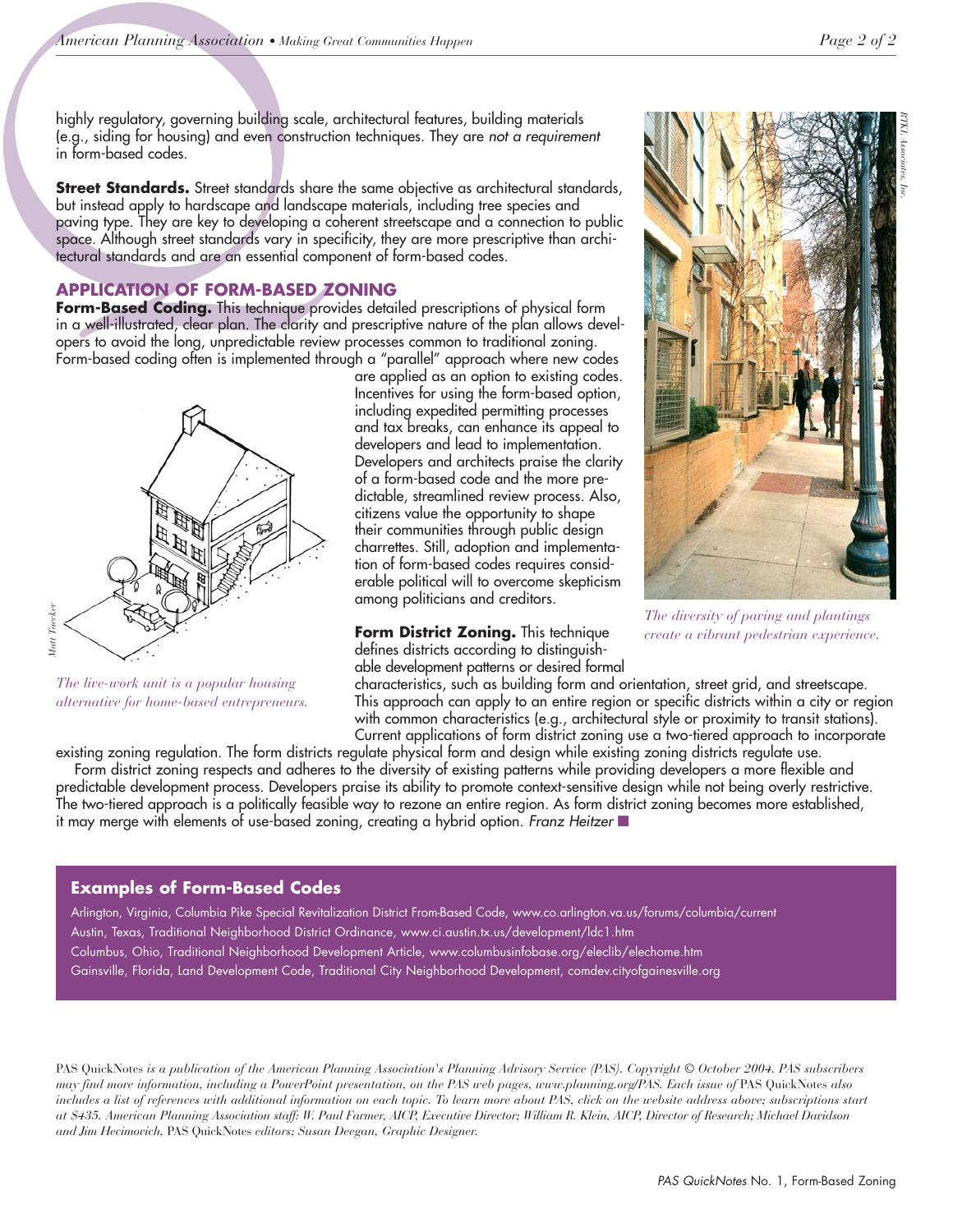# PAS QuickNotes No. 1

### **References** Association

#### **THE PRINCIPAL DIFFERENCES BETWEEN FORM-BASED AND TRADITIONAL ZONING**

#### **1. Published by American Planning Association**

Kayden, Jerold S. 2004. "Reconsidering Zoning: Expanding an American Land-Use Frontier." Zoning Practice, January.

Rouse, David C., Nancy L. Zobl, and Graciela P. Cavicchia. 2001. "Beyond Euclid: Integrating Zoning and Physical Design, Part Two: Emerging Tools for an Integrated Development Approach." Zoning News, November.

2001. "Beyond Euclid: Integrating Zoning and Physical Design, Part One: The Evolution of Physical Design in Zoning." Zoning News, October.

#### **2. Other Resources**

Chael, Maurice. 2003. "The Smartcode: A Weapon to Fight the Sprawl War." [Accessed June 18, 2004]. Available at www.tndtownpaper.com/Volume5/smartcode.htm.

Crawford, Paul. 2003. "History of Sprawl and New Urban Codes." The Town Paper, Council Report IV: On Codes, 46-47.

Ferrell, Geoffrey, and Mary Madden. 2002. "Form-Based Coding." The Town Paper, August, 12.

Frangos, Alex. 2003. "What's New Urbanism Worth?" Wall Street Journal. December, 24.

Jefferson, County of. 2003. Land Development Code: Executive Summary, Chapter 5: Form District Regulation. March 1.

American<br>Planning

Katz, Peter, and Geoffrey Ferrell. 2002. "Introduction to Form-Based Codes." The Town Paper, Council Report IV: On Codes, 48-49, 61.

Lanford, Brent. 2003. "The Future of Civic Life: New Rules Concerning Urban Design Could Make Sprawl a Thing of the Past." Charleston City Paper, June 18, 2003.

Lewis, Megan. 2004. "Form-Based Zoning." Summary of session at 2004 APA national conference. [Accessed June 16, 2004]. Available at www.planning.org/conferencecoverage/2004/tuesday/formbased.htm.

Lynch, Timothy. 2003. "Form-Based Code: What and How?" Land Development, Fall, 26-28.

Palo Alto, City of. Department of Planning and Community Environment. 2001. Types of Zoning Codes and Formats, July.

Peirce, Neil. 2003. "Zoning: Ready to Be Reformed?" Washington Post Writers Group, February.

Wilson, Alex T. 1998. Green Development Integrating Ecology and Real Estate. New York: John Wiley, & Sons.